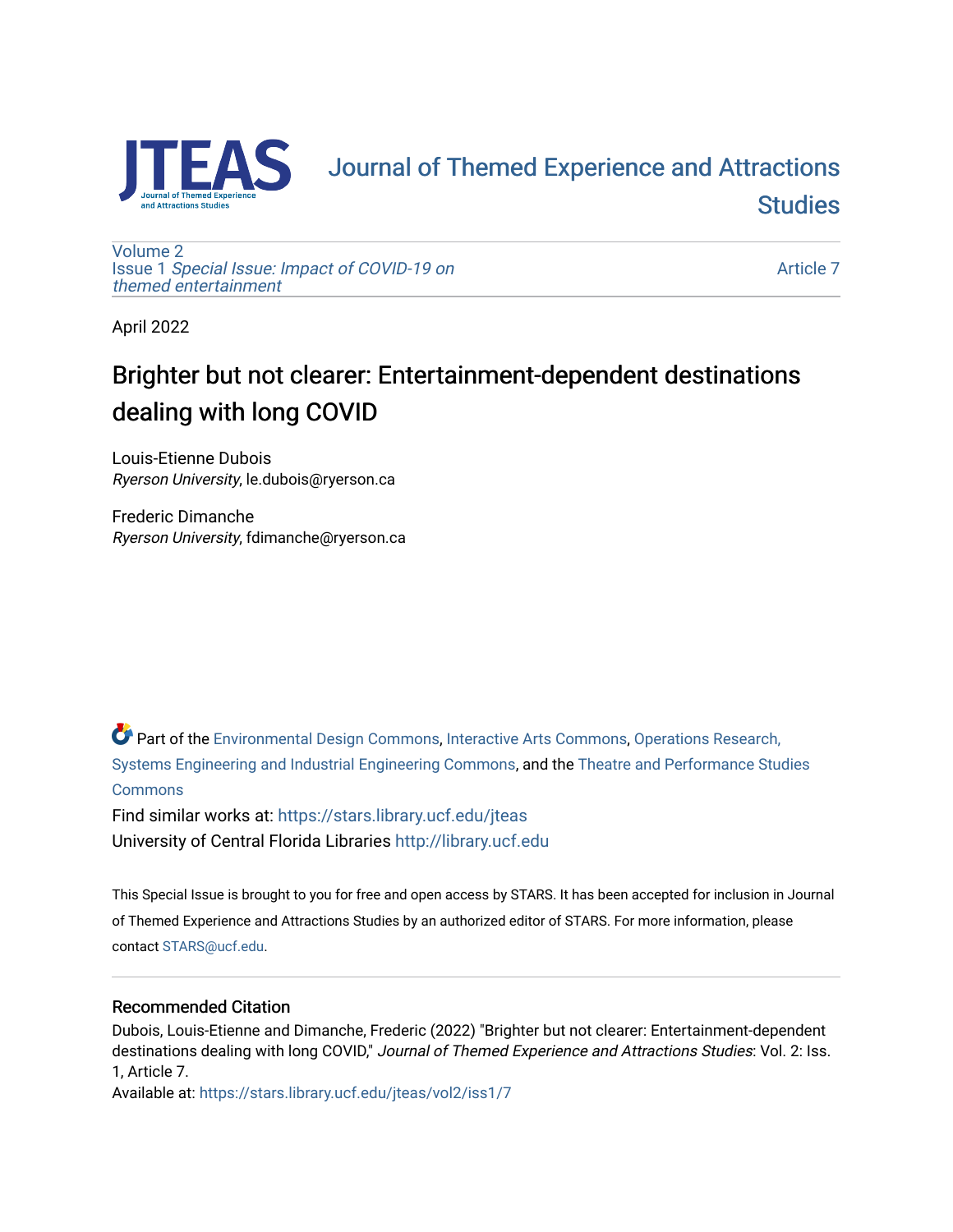

Journal of Themed Experience and Attractions Studies 2.1 (2022) 26–29

### Brighter but not clearer: Entertainment-dependent destinations dealing with long COVID

Louis Etienne Dubois<sup>a\*</sup>, Frederic Dimanche<sup>b</sup> <sup>a</sup> Creative Industries, Ryerson University, Toronto M5B 2K3, Canada <sup>b</sup> Ted Rogers School of Hospitality and Tourism Management, Ryerson University, Toronto M5B 2K3, Canada

### **Abstract**

At the onset of the COVID-19 pandemic, we explored a range of very different possible outcomes for destinations that rely heavily on their entertainment sector (Dubois & Dimanche, 2021). Several months later, this article seeks to revisit those outcomes, while also highlighting the ongoing recovery efforts and evolving strategies of entertainment-dependent destinations (EDDs). To do so, we reconnected with the panel of respondents from various destinations (i.e., Las Vegas, Nashville, New Orleans etc.) to take stock of both new challenges and opportunities, as well as emerging factors impacting their respective markets. Our results show that while EDDs are facing a brighter situation, the overall recovery trajectories, permanent effects, and future outlooks remain still very much uncertain.

**Keywords:** Entertainment; destination; tourism; events; crisis management; COVID-19.

### **1. Introduction**

Months of border closures and social distancing measures to curb the spread of the COVID-19 virus have deeply affected industries such as live entertainment and airlines, and to a lesser extent hotels and restaurants, which depend on people being able to move and congregate freely (Gunay & Kurtulmus, 2021). Even worse is the fact that it is the entire value chain of those sectors that has suffered. For instance, the tourism sector has been dealing with impacts on both travel supply and demand, with people either hesitant or unable to travel, and with destinations scrambling to propose new attractions or adapt existing ones to account for changing rules or sensitivities (Nicola et al., 2020).

Similarly, global entertainment companies such as Walt Disney or Cirque du Soleil, whose operations are often intricately connected to select destinations (i.e., in this case, Orlando and Las Vegas), have managed to stay afloat during the pandemic, but still lost millions of dollars and a significant number of workers along the way (Nhamo et al., 2020). Global attraction attendance has collapsed, down 50% to 90% from 2019 figures, largely because of capacity restrictions (TEA/AECOM, 2021). The compound effects of empty airports and hotel lobbies, mass layoffs, festival, concert, and business conference cancellations, both causes and manifestations of a sputtering entertainment industry, were certainly not lost to EDDs. In fact, Atlantic City and Las Vegas, both known for their thriving entertainment scenes, were expected to be the 3rd and 4th most impacted markets in the US economically speaking, with vibrant Louisiana and Orlando also coming in at 8th and 11th, respectively (Muro, Maxim, & Whiton, 2020).

Despite a steady vaccination roll out in 2021, with vaccines that did not even exist when we conducted our original study, the COVID-19 virus has continued to evolve and spread. This, in turn, has led to restrictions being relaxed

<sup>\*</sup> Corresponding author. Email: le.dubois@ryerson.ca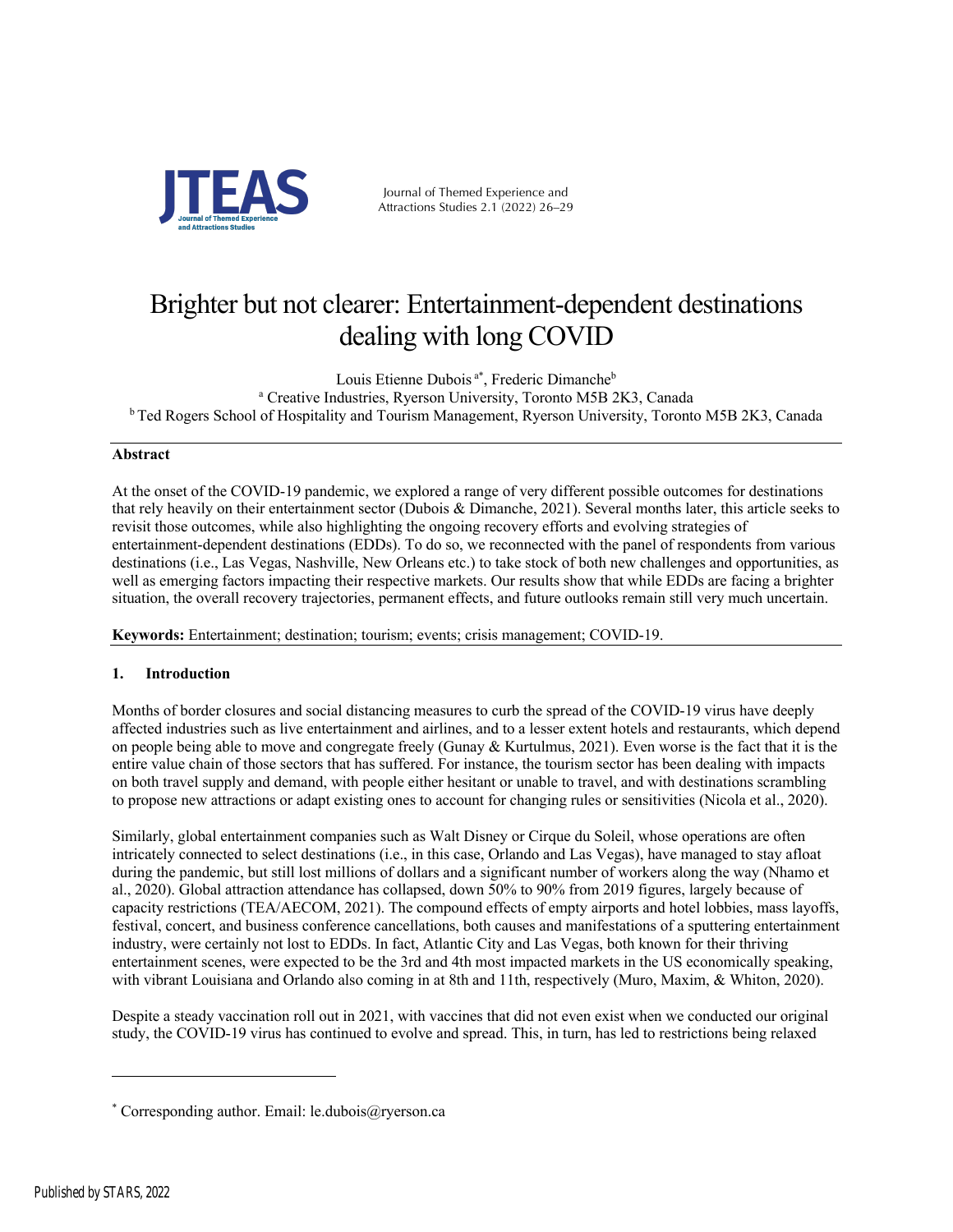and tightened many times over, generating both fleeting optimism and lasting confusion. While most entertainment sectors were eventually allowed to operate at varying levels of limited capacity, many companies chose to remain dormant because of business models unfit for a smaller scale. For instance, anything below 60% capacity is generally deemed too big of an admission revenue gap for most theme parks to survive in the long run (Gabe, 2021). Similarly, Cirque du Soleil productions must operate at around 50% capacity to turn a profit (Katsilometes, 2021). In the meantime, any reduced capacity also means reduced revenues for EDDs, which inevitably translates into direct and indirect negative consequences for local economies largely dependent on entertainment and tourism dollars.

In an attempt to better understand this trickle-down impact, and more importantly, how EDDs planned to recover from it after the pandemic, we first presented a panel of respondents with very contrasting images of the future – known as Dator's (1998) four generic futures – and asked them to ponder not so much the likelihood of each of them coming to be, but more so the respondents' overall capacity to recognize and face them when they came to be. What stood out then is that most had planned for COVID-19 to be short-lived, that they were generally unprepared for a worsening situation, had not begun to explore alternative growth models or could not absorb a catharsis-like surge in post-pandemic demand (Dubois & Dimanche, 2021). It was also evident that the COVID-19 crisis was unlike anything before, and that new solutions would need to be imagined for EDDs to come out of it. Indeed, while Las Vegas benefited from a boom in Asian and Oceanian visitors after the 2008 financial crisis (Lim & Won, 2020), U.S. borders are still not reopening to international visitors before the end of 2021. Likewise, New Orleans could count on the support of other communities in the country and around the world following Hurricane Katrina, as well as on a surge in "disaster tourism," that is people flocking to the destination to witness the devastation first-hand (Gotham, 2017). However, this time around, there are very few communities that were unaffected by the pandemic, nor visible damages for people to see. Only, it seems, a shared depressed economy and a lasting social slumber.

#### **2. Fifteen months later: Views from an uncertain future**

The fact that we struggled to connect with our New Orleans respondents for an interview because they were dealing with a regional power outage following yet another hurricane, speaks volumes about the catastrophic situation that some EDDs find themselves in today, albeit for different reasons. As one of them eventually explained:

We were starting to get back with live music and we had another wave of cases. But it was nothing compared to hurricane Ida. Unfortunately, hurricane season doesn't end until November so we're hoping and praying that we don't get another one, but even a bad storm could prove to be another big setback. (R1)

At the same time, the fact that getting in touch with the respondents in Las Vegas was equally, if not more challenging because they were too busy ramping up operations shows how wildly dissimilar the recovery is (or will be) proving to be: "the fear of missing out is very real right now, the first entertainment companies out of the gate who can put tickets on sale are going to win. Sold out crowds beget sold out crowds" (R3). Likewise, after operating at a limited capacity in 2020, Florida theme parks experienced a spectacular rebound in 2021 (Goldsmith, 2021).

Between these two extremes, respondents in destinations such as Toronto, who have been going back and forth between reopenings and lockdowns over the last few months, are also desperately grasping for clarity and direction to inform their next moves. This makes for very uneven recovery stories. According to a local tourism professional:

The hotels in the city are still running at 20ish % occupancy, mainly because nothing is happening right now. Why would you come here, you can walk the neighborhoods and things like that, but you can't have the experience that you would normally come here for. (R2)

Many EDDs appear to be dealing with a chicken-and-the-egg situation where the lack of local entertainment attractions (concerts, theatre, parks) makes it unappealing for people to travel, which in turn makes it unappealing for companies to reboot their operations. Health authorities' iterative policies in response to an evolving virus also created uncertainty, resulting at times in costly misfiring. As one of the respondents explains: "we've been burned with the second and third waves, so we're all going to wait and see who wants to stick their necks out" (R4). However, entertainment companies are seeking refuge in clarity and stability, perhaps over safety, choosing to reopen where most of the restrictions have been lifted and are unlikely to be reinstated. The result is a very uneven recovery for EDDs, where some are rebounding nicely while others are falling behind the competition. According to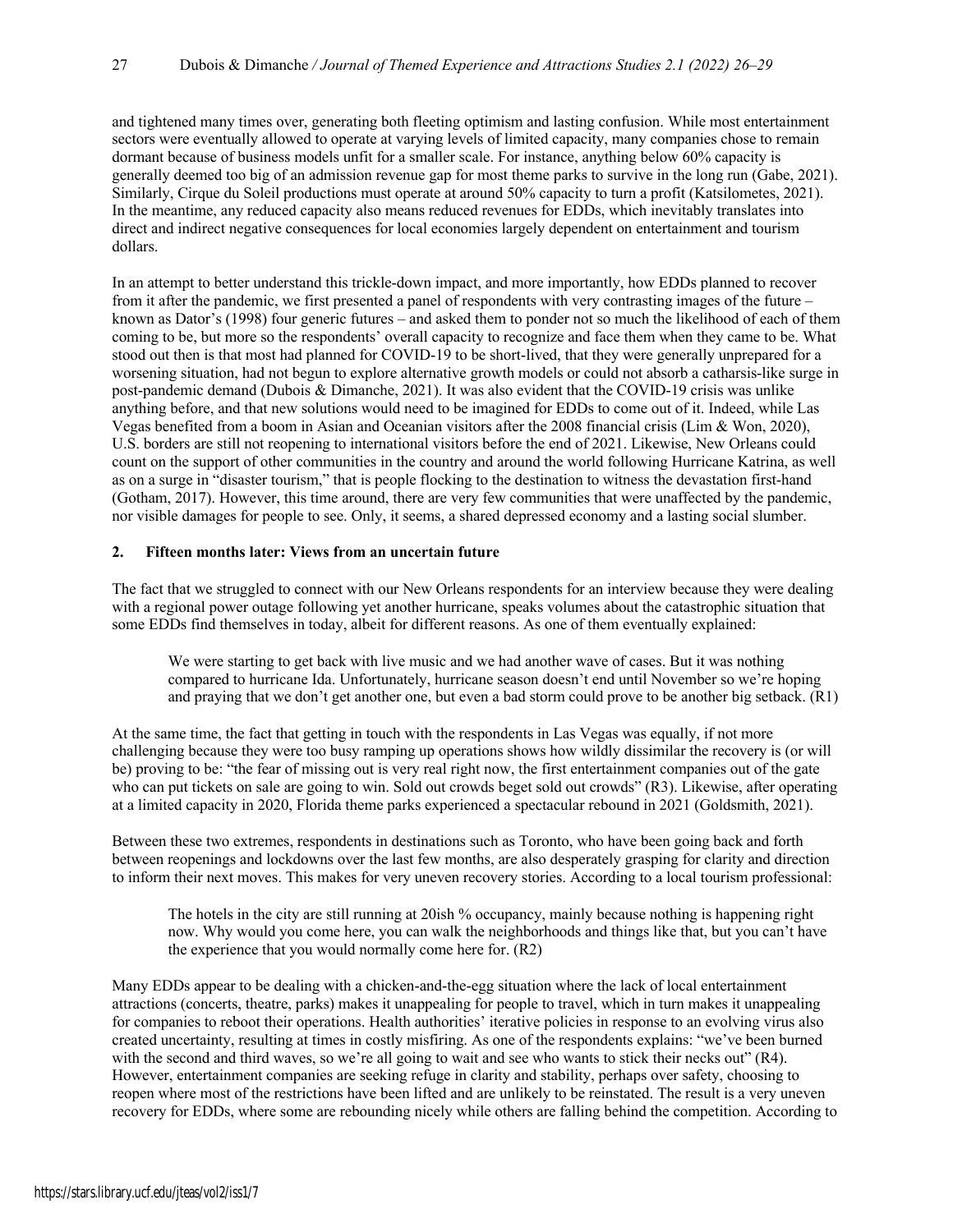the Toronto respondent: "There's a school of thought that says, because we've been so heavily restricted, we can offer a real sense of safety, but the reality of losing ground is a real concern, no doubt about it" (R3).

In the face of uncertainty, we are reminded of one of Dator's (1998) "laws of the future," which states that little of importance can be predicted. No one knows how long this virus will continue to be potent enough to warrant such measures, leaving EDDs having to sort through very diverging outlooks for the future, or actively work towards a range of plausible outcomes. Optimistic pundits point to a two- to three-year recovery window (e.g., Nhamo, Dube, & Chikodzi, 2020), or even suggest that 2022 "could be expected to be a full operating year" (TEA/AECOM, 2021). Others, more pessimistic, speak of a lost decade, at least for some parts of the world (World Bank, 2021). Whichever the case may be, the wording around the coming months remains quite broad and ambiguous, with talks of a "transition toward normalcy" providing little insights for EDDs (Charumilind et al., 2021). Thus, only change seems for certain, as a return to pre-pandemic "equilibrium" is neither possible nor desirable. As history goes, there is no such thing as a "status quo" in the face of a major crisis, only an impetus to innovate and restructure (Simmie & Martin, 2010).

Among the changes that respondents identify is the end of "casual travel," be it for business or leisure, replaced instead by fewer yet longer, more intentional stays, as well as urban destinations lagging well behind non-urban, resort, campsite etc. destinations for the foreseeable future. They also point out that some pragmatic issues, such as permanently disrupted supply chains and labor shortages across many sectors, are likely to have a bigger than anticipated impact on their recovery, much like the younger, less risk-averse demographics such as the millennials and the Zs are bound to play a more significant role in the coming months. In addition, because some degree of travel restrictions or inconveniences are likely to remain in place for the foreseeable future, entertainment companies are expected to go to their guests, at times with new smaller offerings, instead of waiting on them to travel to their installations again. Despite having experienced the limitations of teleconferencing and other virtual formats, respondents also expect some of the pre-pandemic entertainment offerings to remain online for good. Taken together, these perspectives give a measure of the challenge that lies ahead for established EDDs, whose success to date have in large part depended on people spontaneously hopping on a plane to partake in experiences that could not be "consumed" in one's home location. As summed up by one of the respondents, EDDs have embarked on a long journey of both "growth and decline, as well as massive transformation, but also a period of sustained uncertainty and risk aversion" (R5). In other words, all of Dator's four futures collapsed in one.

#### **3. Conclusion**

Many recovering COVID-19 patients speak of difficulties thinking or concentrating, dizziness, and mood swings (CDC, 2021). In a way, EDDs also appear to be suffering from a persistent fog of long COVID, going through ups and downs, recalibrating often, and praying for the symptoms to go away. In the meantime, Future Studies suggest that they should continue creating a guiding vision for the future of their destinations and working towards a preferred outcome. Only by actively tracking, questioning, and acting on emerging behaviors and weak signals can they ultimately hope to "surf the tsunamis of change" (Dator, 2019, p.2) brought about by this pandemic.

#### **References**

- Centers for Disease Control and Prevention (CDC). (2021, September). Post-COVID conditions. *CDC*. https://www.cdc.gov/coronavirus/2019 ncov/long-term-effects/index.html
- Charumilind, S., Craven, M., Lamb, J., Sabow, A., Shubham, S., & Wilson, M. (2021, August 23). When will the COVID-19 pandemic end? *McKinsey and Company*. www.mckinsey.com/industries/healthcare-systems-and-services/our-insights/when-will-the-covid-19-pandemicend
- Dator, J. (1998). Introduction: The future lies behind! Thirty years of teaching future studies. *American Behavioral Scientist*, *42*(3), 298-319. https://doi.org/10.1177/0002764298042003002

Dator, J. (2019). What futures studies is, and is not. In J. Dator (Ed.), *A Noticer in Time* (pp. 3-5). Springer.

Dubois, L. E., & Dimanche, F. (2021). The futures of entertainment dependent cities in a post-COVID world. *Journal of Tourism Futures*, *7*(3), 364-376. https://doi.org/10.1108/JTF-11-2020-0208